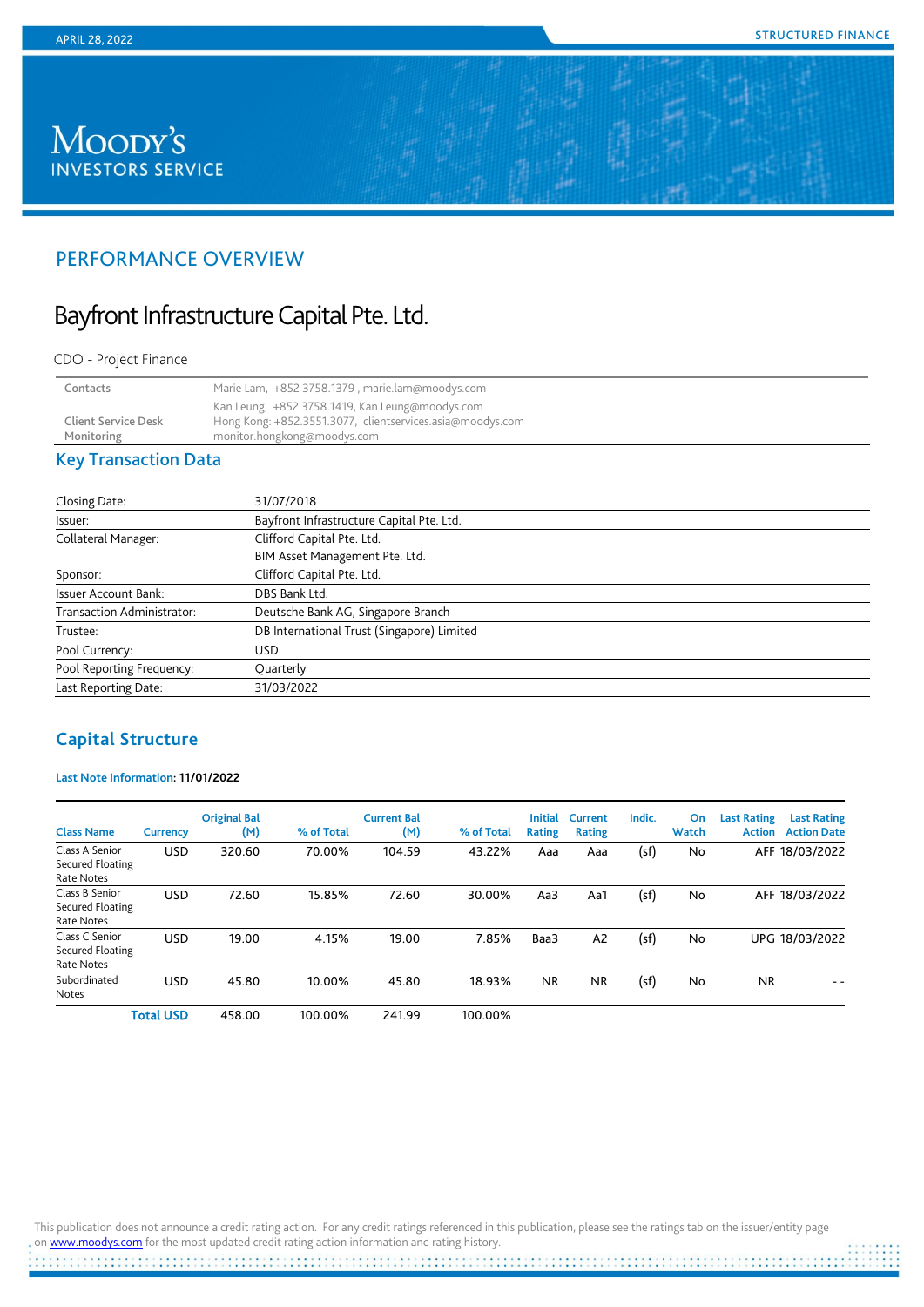# **Portfolio and Performance Data**

| Period     | <b>Principal Balance of All</b><br><b>Collateral Obligations</b> | <b>Principal Balance of</b><br><b>Defaulted Obligations</b> | <b>Principal Balance of Long</b><br><b>Dated Obligations</b> | <b>Principal Balance of Caa</b><br><b>Excess</b> | <b>Balance in Principal Account</b><br>and Principal Fixed Deposit<br><b>Account</b> |
|------------|------------------------------------------------------------------|-------------------------------------------------------------|--------------------------------------------------------------|--------------------------------------------------|--------------------------------------------------------------------------------------|
| 31/07/2018 | 458,000,000.0                                                    | 0.0                                                         | 0.0                                                          | 0.0                                              | 0.0                                                                                  |
| 31/12/2021 | 241.994.436.9                                                    | 0.0                                                         | 0.0                                                          | 0.0                                              | 19,755,877.0                                                                         |
| 31/03/2022 | 229,614,718.6                                                    | 0.0                                                         | 0.0                                                          | 0.0                                              | 12,379,718.4                                                                         |

|            |               | <b>WARF</b>                |                              |               | <b>Weighted Average Recovery Rate</b> |                              |                      |                            | <b>Percentage of All Collateral Obligations</b> |
|------------|---------------|----------------------------|------------------------------|---------------|---------------------------------------|------------------------------|----------------------|----------------------------|-------------------------------------------------|
| Period     | Total<br>Pool | Covered<br><b>Exposure</b> | Uncovered<br><b>Exposure</b> | Total<br>Pool | Covered<br><b>Exposure</b>            | Uncovered<br><b>Exposure</b> | <b>Total</b><br>Pool | Covered<br><b>Exposure</b> | Uncovered<br><b>Exposure</b>                    |
| 31/07/2018 | 1.361         | 2.286                      | 958                          | 76%           | 95%                                   | 68%                          | 100.0%               | 30.4%                      | 69.6%                                           |
| 31/12/2021 | .555          | 2.350                      | 1,115                        | 79%           | 97%                                   | 69%                          | 100.0%               | 35.7%                      | 64.3%                                           |
| 31/03/2022 | 1.575         | 2.372                      | 1.128                        | 79%           | 97%                                   | 69%                          | 100.0%               | 35.9%                      | 64.1%                                           |

## **Coverage Tests**

#### **Class A/B Overcollateralization Test**

| <b>Period</b> | Pass / Fail | Actual Value | Max / Min | <b>Test Level</b> |
|---------------|-------------|--------------|-----------|-------------------|
| 31/12/2021    | Pass        | 132.9%       | Minimum   | 111.5%            |
| 31/03/2022    | Pass        | 136.6%       | Minimum   | 111.5%            |

### **Class C Overcollateralization Test**

| <b>Period</b> | Pass / Fail | Actual Value | Max / Min | <b>Test Level</b> |
|---------------|-------------|--------------|-----------|-------------------|
| 31/12/2021    | Pass        | 121.2%       | Minimum   | 106.6%            |
| 31/03/2022    | Pass        | 123.3%       | Minimum   | 106.6%            |

### **Class A/B Interest Coverage Test**

| <b>Period</b> | Pass / Fail | <b>Actual Value</b> | Max / Min | Test Level |
|---------------|-------------|---------------------|-----------|------------|
| 31/12/2021    | Pass        | 189.9%              | Minimum   | 110.0%     |
| 31/03/2022    | Pass        | 147.6%              | Minimum   | 110.0%     |

#### **Class C Interest Coverage Test**

| <b>Period</b> | Pass / Fail | Actual Value | Max / Min | <b>Test Level</b> |
|---------------|-------------|--------------|-----------|-------------------|
| 31/12/2021    | Pass        | 161.2%       | Minimum   | 105.0%            |
| 31/03/2022    | Pass        | 124.5%       | Minimum   | 105.0%            |

## **Moody's Related Research**

For more information on abbreviations presented within this Performance Overview, please refer to the Performance Overview User Guide in moodys.com: **[http://www.moodys.com/viewresearchdoc.aspx?docid=PBS\\_SF292508](http://www.moodys.com/viewresearchdoc.aspx?docid=PBS_SF292508)**

**Footnotes – General Commentary** 

#### **Footnotes – Capital Structure**

#### **Footnotes – Portfolio and Performance Data**

 1 The WARFs presented in the table have not taken into account the higher recovery rates for covered exposures and two-notch notching adjustment to the largest credit estimates on material pool exposures that collectively represent up to 30% of the performing assets in the pool.